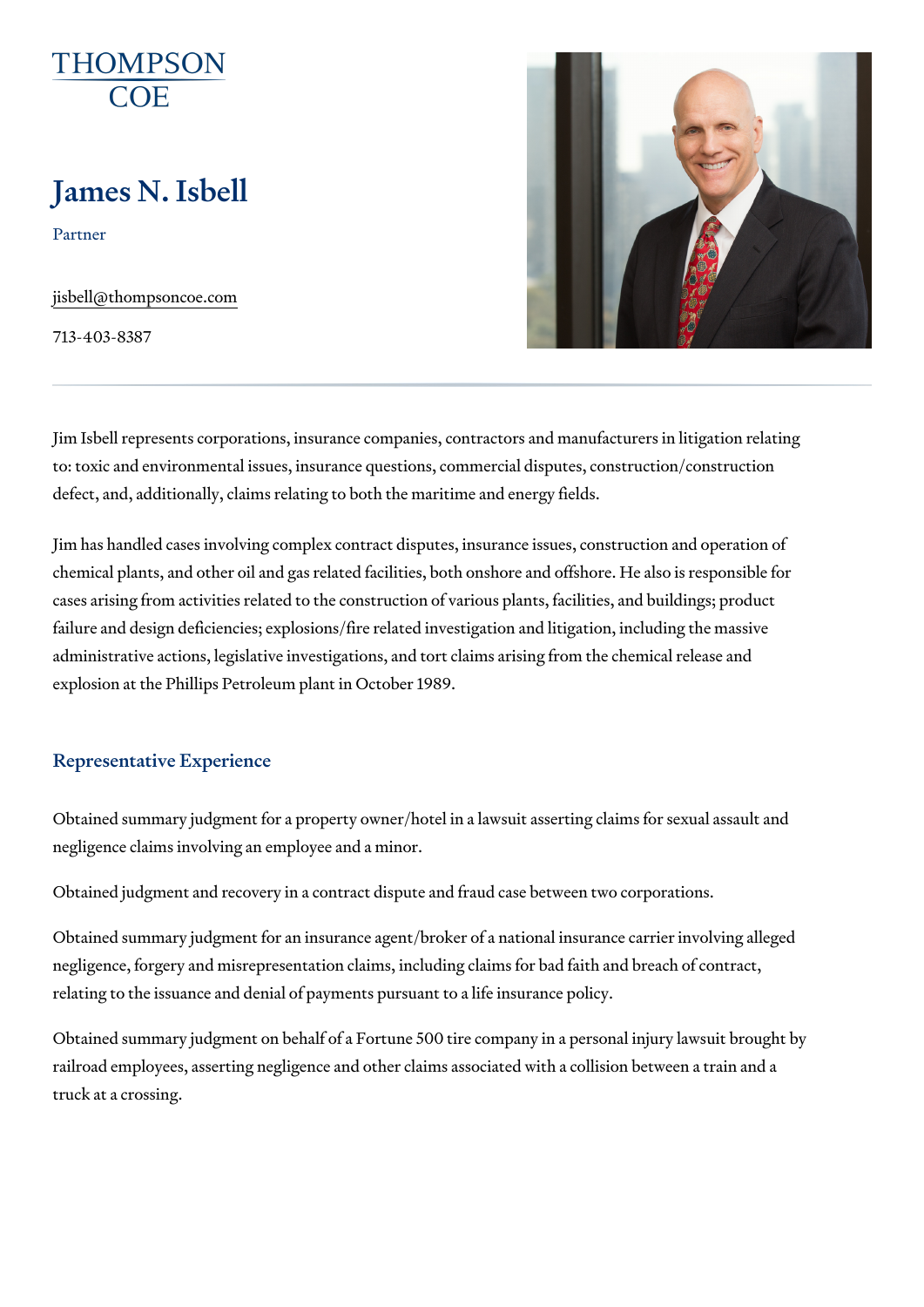Obtained judgment/ruling in an arbitration between two Fortune 500 companies relating to interpretation of and responsibilities under their separate contracts.

Defended a Fortune 50 company for insurance coverage and bad faith claims associated with policies alleged to provide coverage for multiple class action and multi-district suits across the United States.

Defended and obtained dismissal for Fortune 500 defendant sued for personal injuries resulting from an assault involving employees of its subcontractors.

Defended and obtained a judgment of no liability or bad faith for a Fortune 50 company with respect to insurance coverage for an alleged product liability case involving property damage claims associated with the failure of the equipment to perform as marketed.

Represented a Fortune 50 insurance company with respect to a coverage dispute with another insurance company over duty to defend and duty to pay for a multi-million dollar settlement involving multiple deaths.

Defended a Fortune 50 company sued for insurance coverage and bad faith claims arising from policies issued to an international pharmaceutical company with respect to suits relating to thousands of product liability claims across the United States.

Defended large construction company with respect to explosions/fire litigation, including the over 2500 claims relating to tort, toxic and environmental injuries and damages arising from the chemical release and explosion at the Phillips Petroleum plant.

Represented a Fortune 50 company relating to intellectual property claims against a national airline, including those associated with trademark and copyright issues.

Defended property owner which was also acting as the general contractor for a large warehouse and office project. Employee of rigging sub-contractor fell from structure when a support column partially gave way, suffered substantial injuries in the fall (over 20 surgeries with in excess of \$250,000.00 in past medical).

Defended large manufacturer/supplier of excavation equipment for deaths resulting from cave-in at construction project.

Defended a national steel testing company in suits involving numerous death, injury and property damage claims filed in Texas and Louisiana resulting from the rupture of a steel tank releasing molten chemical and paper waste which engulfed several bystanders and burned others in the area.

Defended large construction company in a property damage case involving a multi-million claim, when the rigging failed and a large (several ton) screen, used in a chemical reactor involved in the production of chemicals, was dropped.

## Awards & Recognition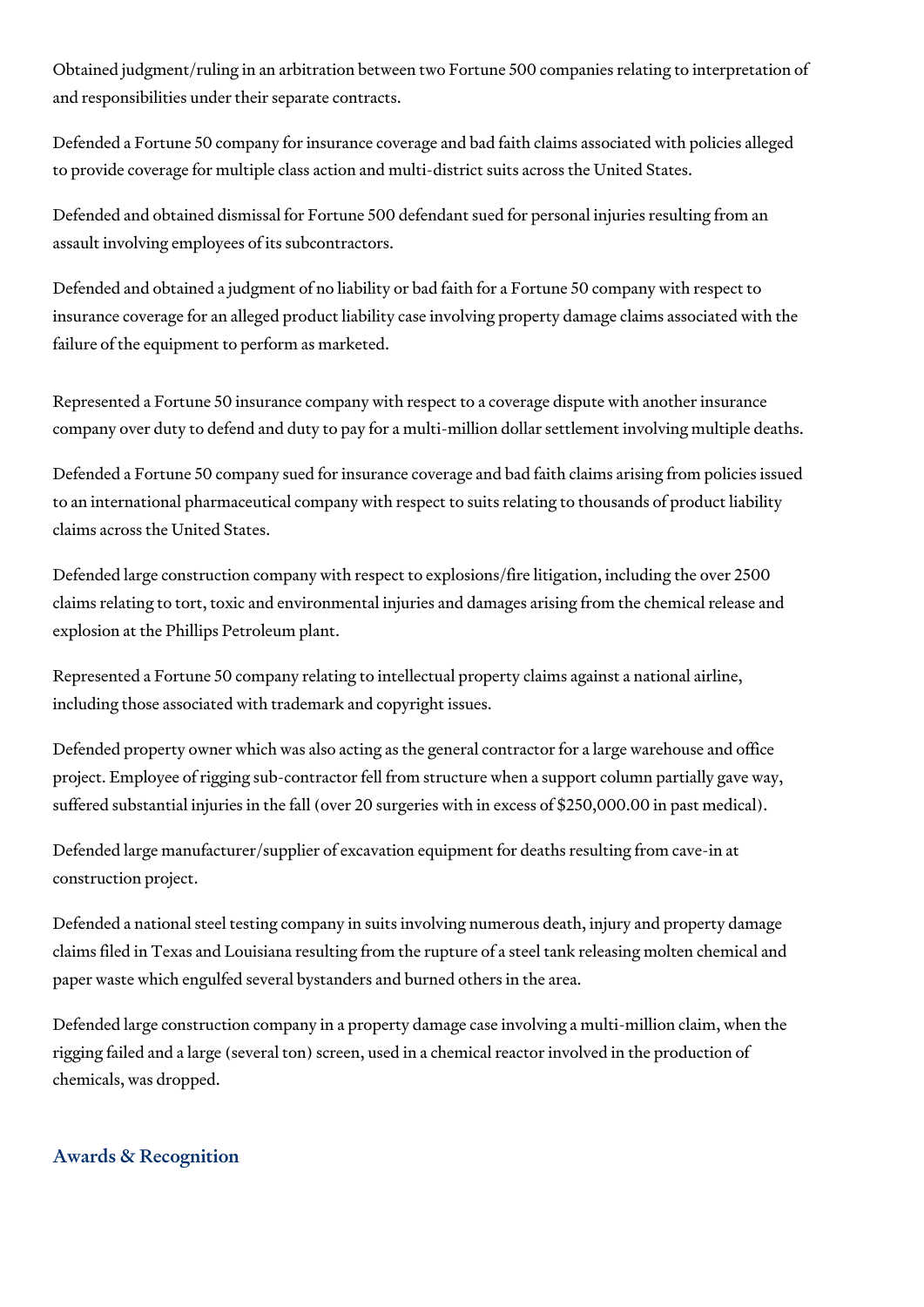THE BEST LAWYERS IN AMERICA Listed for Construction Law 2014-2022

MARTINDALE-HUBBELL AV Peer Review Rated

MARTINDALE-HUBBELL/AMERICAN LAWYER Top Rated Lawyer in Construction 2013

## Related Services

[Business and C](https://www.thompsoncoe.com/people/james-n-isbell/)ommercial

[Constru](https://www.thompsoncoe.com/people/james-n-isbell/)ction

[General Liability/Catas](https://www.thompsoncoe.com/people/james-n-isbell/)trophic Injury

[Insura](https://www.thompsoncoe.com/people/james-n-isbell/)nce

[Products Liability &](https://www.thompsoncoe.com/people/james-n-isbell/) Mass Torts

## Publications & Speaking Engagements

Wave of the Future: Three Emerging Coverage Questions Monthly Webinar 2016

Legal Perspective for Defending Weather-Related Property Claims Advanced Insurance Presentation, 2015

Stowers Update and The Duty to Settle Advanced Insurance Presentation 2015

The Top Ten Myths, Misunderstandings, and Mishaps Encountered in Insura 8th Annual Texas Insurance and Tort Law Updat 2015

Evaluation and Defense of Commercial Roof Claims Advanced Insurance Presentation 2014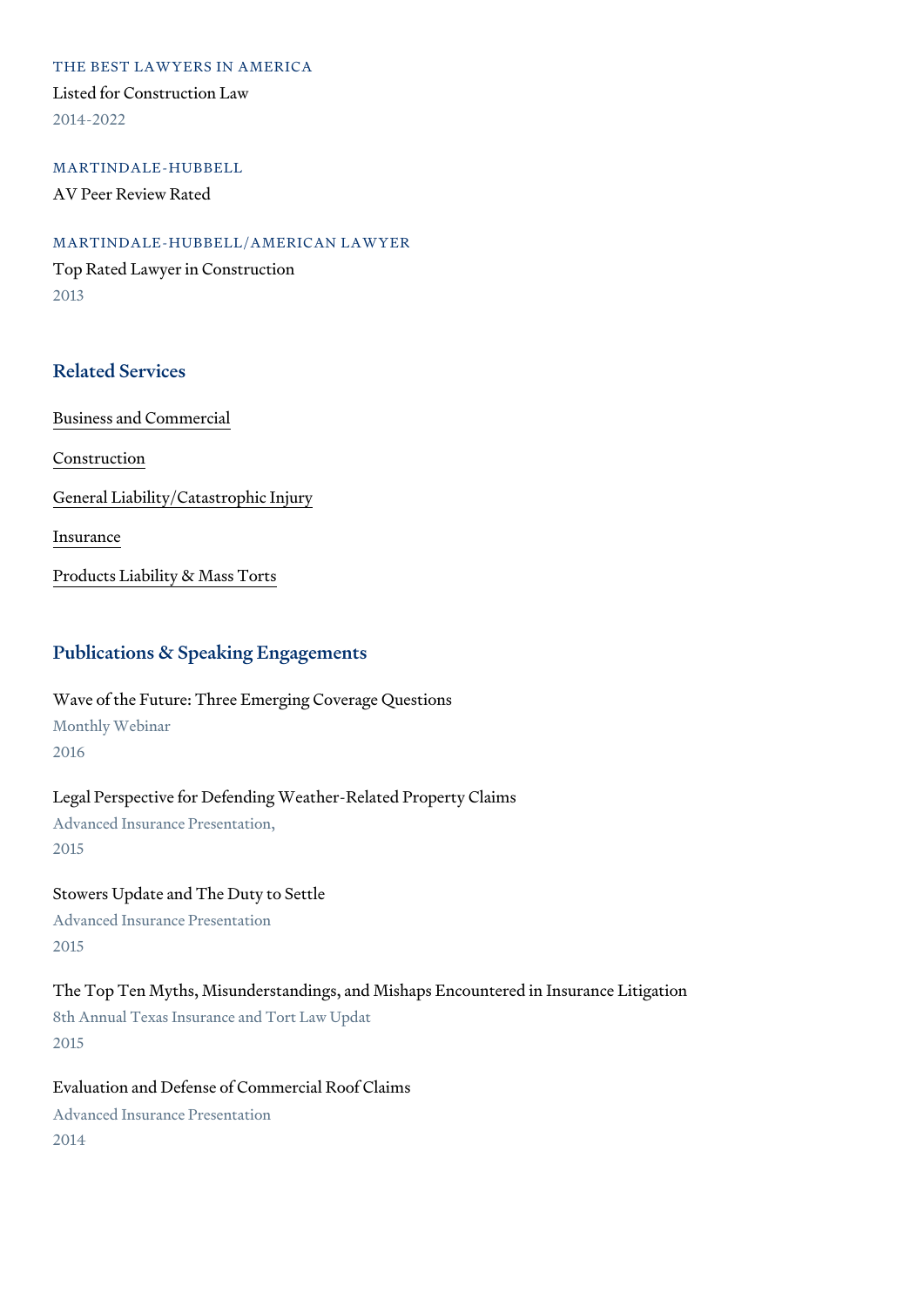[New Legislation Affects Risk Shifting In Ce](https://www.thompsoncoe.com/resources/publications/new-legislation-affects-risk-shifting-in-certain-construction-contracts/)rtain Construction Contracts Jun 22, 2011

[Coverage News: Volu](https://www.thompsoncoe.com/resources/publications/coverage-news-volume-7-issue-2/)me 7, Issue 2 Apr 2, 2007

[Construction Defect Coverage: What](https://www.thompsoncoe.com/resources/publications/construction-defect-coverage-whats-covered-whats-not/) s Covered, What s Not? Jan 20, 2007

[Construction Defect Update: What s](https://www.thompsoncoe.com/resources/publications/construction-defect-update-whats-building-up-in-texas/) Building Up in Texas? Jan 20, 2007

[Indemnifying Your Surety: Wha](https://www.thompsoncoe.com/resources/publications/indemnifying-your-surety-what-have-you-done/)t Have You Done? Aug 1, 2006

#### Education, Admissions & Activities

#### EDUCATION

South Texas College of Law J.D., magna cum laude, 1983

The University of Texas at Austin B.B.A., 1977

#### BAR ADMISSIONS

### Texas 1983

COURT ADMISSIONS

United States Court of Appeals Fifth and Eleventh Circuit

United States District Court of Texas Northern, Southern, Eastern, Western

## PROFESSIONAL AND COMMUNITY ACTIVITIES

Houston Bar Association

American Bar Association

Texas Association of Defense Counsel

Defense Research Institute